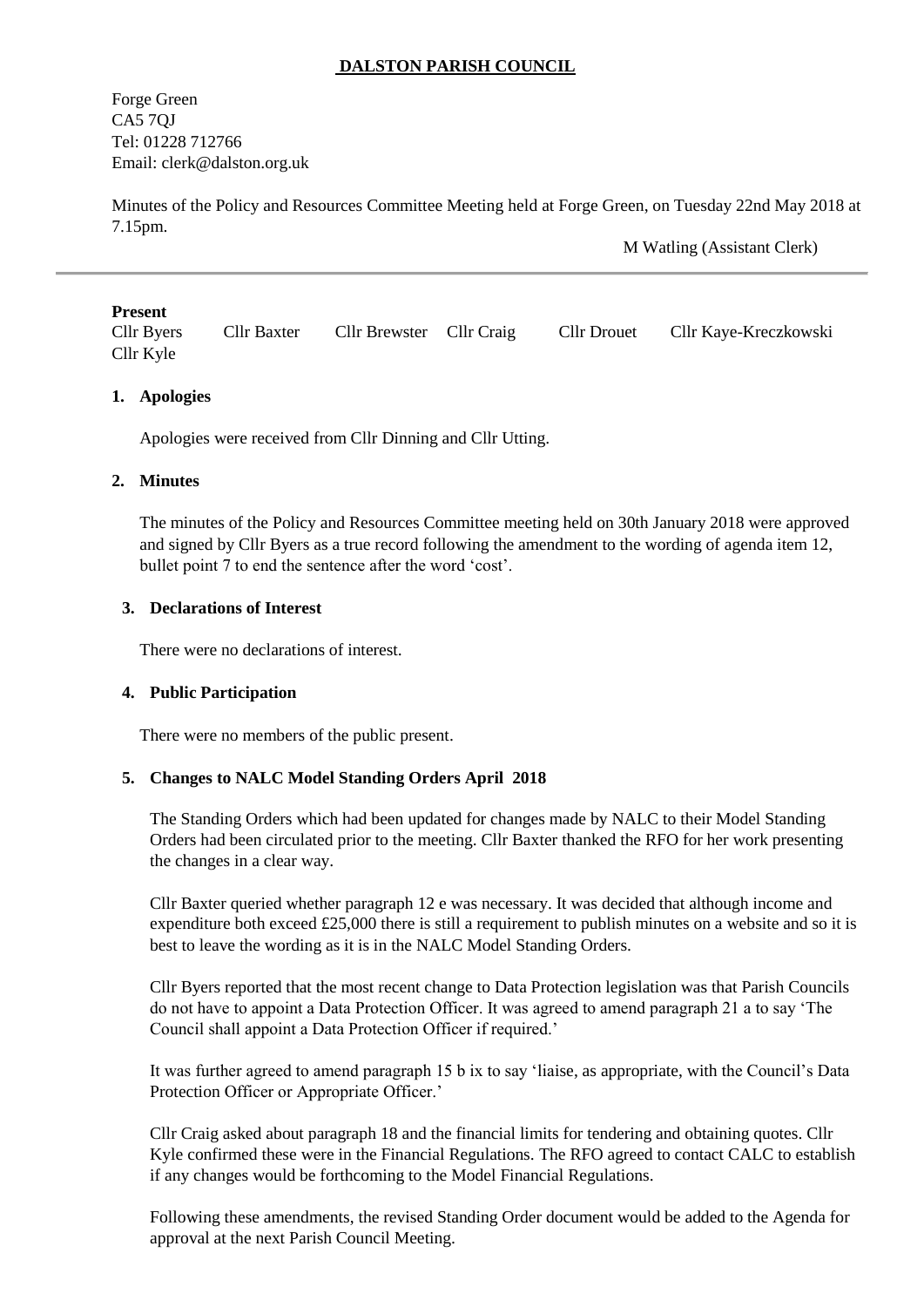### **6. Recovering the cost of repairs to memorial headstones in the Cemetery**

The Parish Council's policy was compared to that of Wetheral Cemetery. Cllr Craig thought that in the past the cost of repairs to memorials had in some cases been recovered from owners of the grave spaces where they were traceable. It seems however that more recently recovery for repairs has not been pursued. It was agreed that the Clerk/RFO would draft a standard letter for consideration by the Parish Council which could be sent should the family be traceable when a repair is required.

It is not the policy of the Parish Council to lay memorials flat should they become unstable, this hinders grass cutting. If owners could not be traced the Parish Council would have to bear the repair cost.

# **7. Projects for application to Dalston and Burgh grants panel**

Cllr Allison had spent time cleaning signposts in the village. Cllr Auld suggested if some funding was available more materials could be obtained to clean more signs. This could include a backpack for water. Storage of materials could be a problem however it was suggested Hearse House could be a possibility.

Cllr McKerrell has suggested a picnic bench at Bridge End at the bus stop.

Cllr Kyle reported seeing an ornate metal seat in the Parish of Brampton recently. He thought this could possibly finish off the Jubilee Garden.

Cllr Brewster reported that the litter bin on The Kingsway was too small and should be replaced with a larger one.

The RFO will obtain quotes for a picnic bench, obtain details from Brampton for the ornate seat and from Cllr Allison for cleaning materials with a view to making grant application(s) before the submission deadline of 8 June 2108.

#### **8. Summerfield Play Area risk assessment**

There is currently no risk assessment in place following the acquisition of the play area and new equipment. Cllr Craig kindly offered to carry out the risk assessment.

## **9. Forge Green Property**

Cllr Craig reported that he was no longer in a position to carry out a structural report on the property. It was decided to ask David Gray if he could recommend someone who would quote to undertake a condition and maintenance liabilities report. RFO to action and obtain a quote.

### **10. Internal Audit**

The Internal auditors report had been circulated following completion of the audit on 18<sup>th</sup> May 2018 and the comments noted.

Work is still ongoing with protocol and procedure recording as the Clerk and RFO come across new situations.

Cllr Craig agreed to amend the risk assessments for vulnerable assets to require inspection twice yearly.

The RFO will show the cumulative Dalston in Bloom Fund separately from the General Reserve Fund in the Balance Sheet in future.

In view of the satisfactory report received it was not considered necessary to ask the Internal Auditor to attend and speak at the Parish Council meeting.